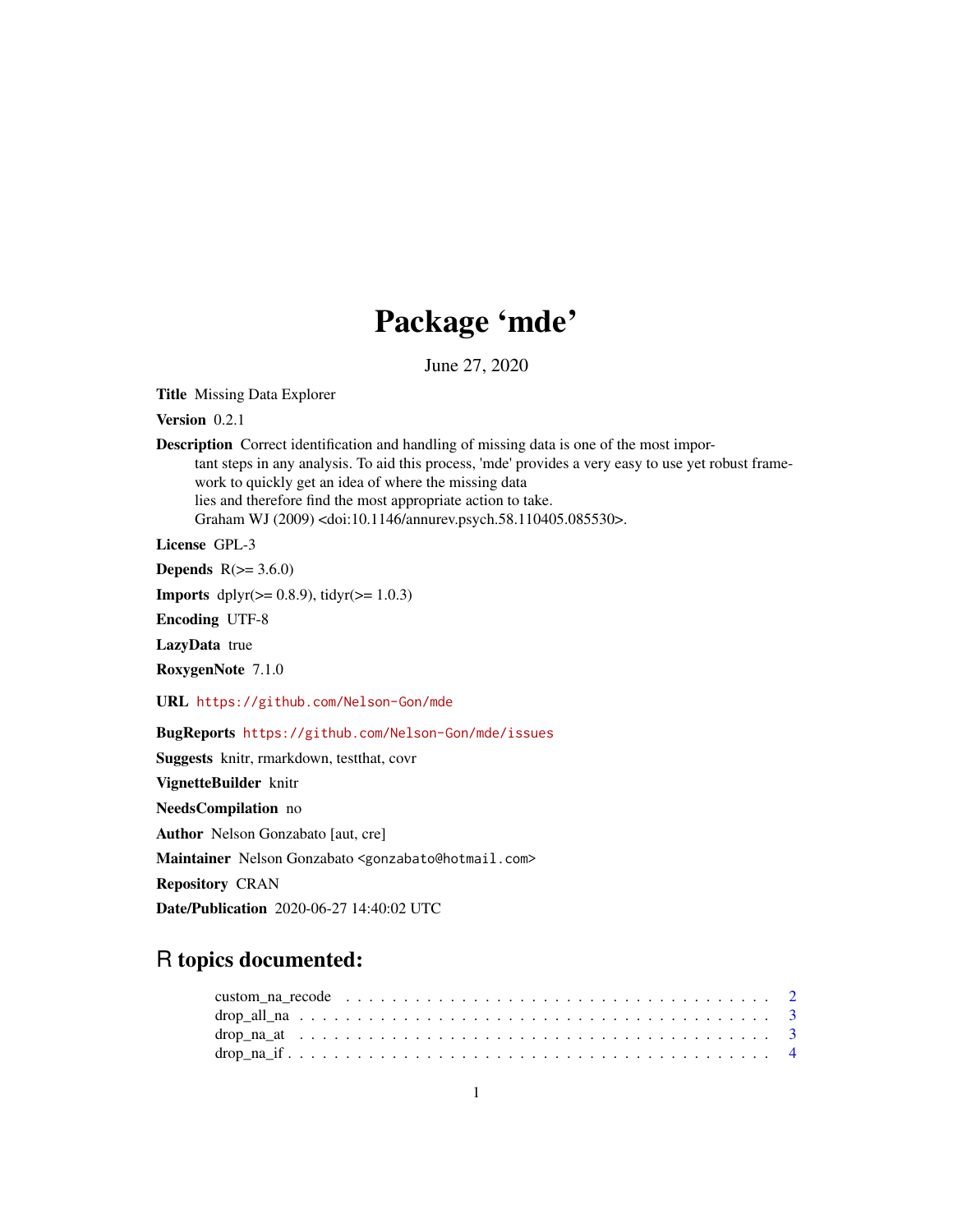<span id="page-1-0"></span>

| Index | 12 |
|-------|----|
|       |    |
|       |    |
|       |    |
|       |    |
|       |    |
|       |    |
|       |    |
|       |    |

custom\_na\_recode *Recode NA as another value using a function or a custom equation*

#### Description

Recode NA as another value using a function or a custom equation

#### Usage

```
custom_na_recode(
  df,
  func = "mean",grouping_cols = NULL,
  across_columns = NULL
\mathcal{L}
```
#### Arguments

| df            | A valid R 'object' for which the percentage of missing values is required.                                                                                                                                                                                                                                                                                                                                                                                                                                                                                                                                                                                                                                                     |
|---------------|--------------------------------------------------------------------------------------------------------------------------------------------------------------------------------------------------------------------------------------------------------------------------------------------------------------------------------------------------------------------------------------------------------------------------------------------------------------------------------------------------------------------------------------------------------------------------------------------------------------------------------------------------------------------------------------------------------------------------------|
| func          | Function to use for the replacement e.g "mean". Defaults to mean.                                                                                                                                                                                                                                                                                                                                                                                                                                                                                                                                                                                                                                                              |
| grouping_cols | A character vector. If supplied, one can provide the columns by which to group<br>the data.                                                                                                                                                                                                                                                                                                                                                                                                                                                                                                                                                                                                                                    |
|               | across_columns A character vector specifying across which columns recoding should be done<br>#use all columns head(custom_na_recode(airquality,func="mean")) # use only a<br>few columns head(custom_na_recode(airquality,func="mean",across_columns =<br>$c("Solar.R", "Ozone"))$ # use a function from another package #head(custom_na_recode(airquality,<br>func=dplyr::lead)) some_data <- data.frame(ID=c("A1","A1","A1","A2","A2",<br>"A2"), A=c(5,NA,0,8,3,4), B=c(10,0,0,NA,5,6),C=c(1,NA,NA,25,7,8))#group-<br>ing head(custom_na_recode(some_data,func = "mean", grouping_cols = "ID",<br>$across_c{\text{columns}} = c("C", "A"))$ head(custom_na_recode(some_data,func = "mean",<br>grouping $\text{cols} = "ID")$ |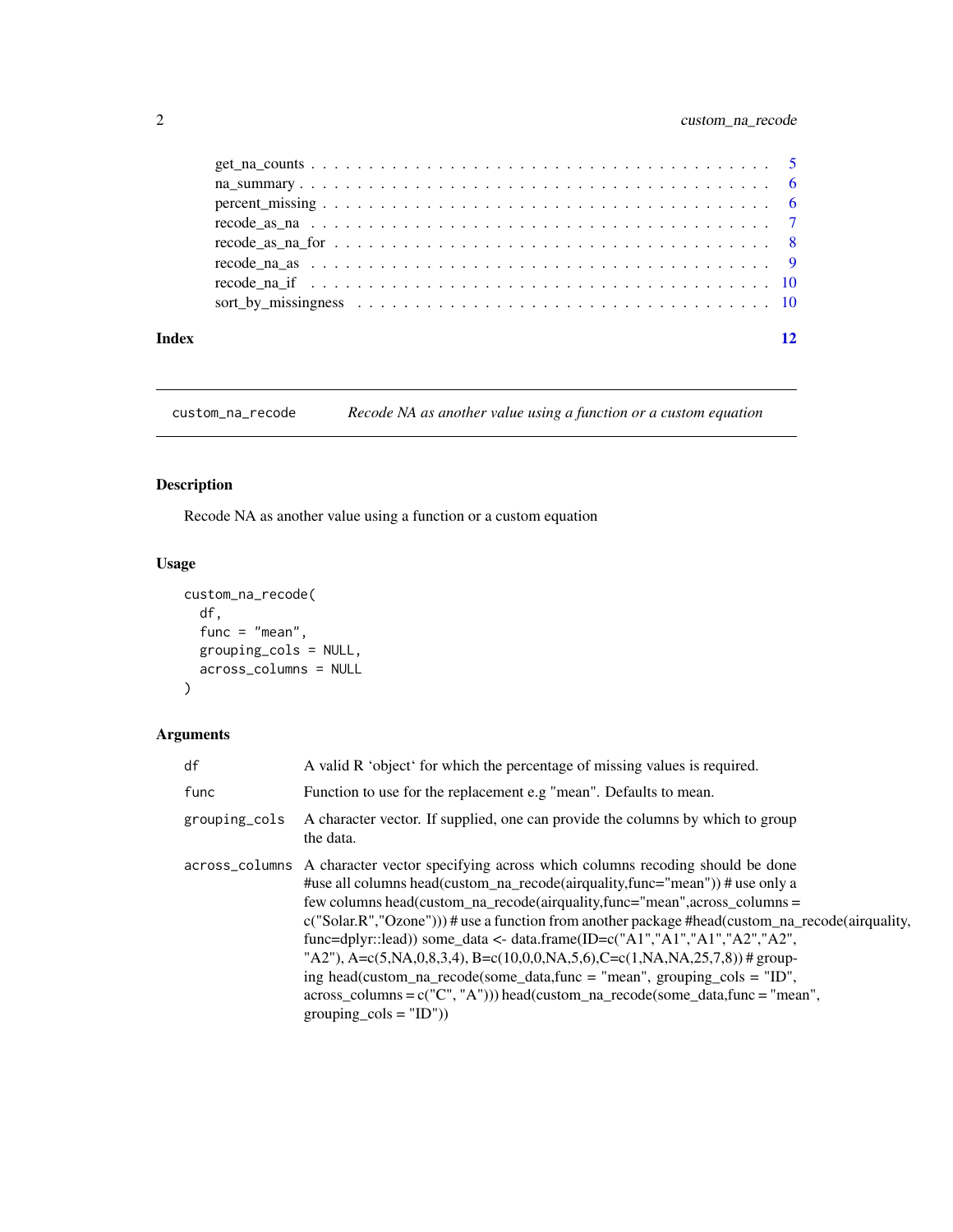<span id="page-2-0"></span>

Drop columns for which all values are NA

#### Usage

```
drop_all_na(df, grouping_cols = NULL)
```
#### Arguments

df A valid R 'object' for which the percentage of missing values is required.

grouping\_cols A character vector. If supplied, one can provide the columns by which to group the data.

#### Examples

```
test <- data.frame(ID= c("A","A","B","A","B"), Vals = c(rep(NA,4),2))
test2 <- data.frame(ID= c("A","A","B","A","B"), Vals = rep(NA, 5))
# drop columns where all values are NA
drop_all_na(test2)
# drop NAs only if all are NA for a given group, drops group too.
drop_all_na(test, "ID")
```
drop\_na\_at *Drop missing values at columns that match a given pattern*

#### Description

Provides a simple yet efficient way to drop missing values("NA"s) at columns that match a given pattern.

#### Usage

```
drop_na_at(
  df,
 pattern_type = "contains",
 pattern = NULL,
 case_sensitive = FALSE,
  ...
)
```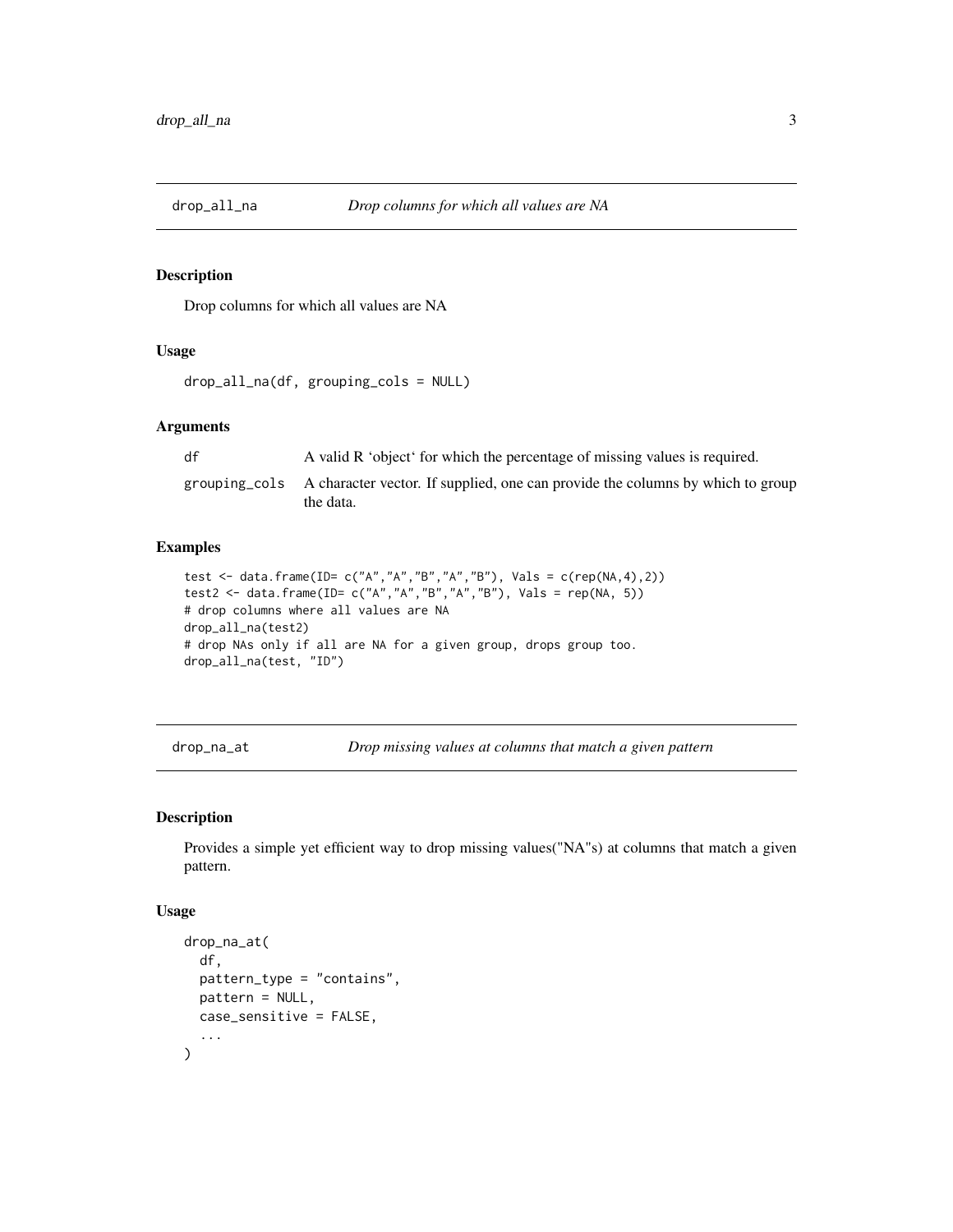#### <span id="page-3-0"></span>Arguments

| df           | A data frame object                                                                         |
|--------------|---------------------------------------------------------------------------------------------|
| pattern_type | One of "contains", "ends with" or "starts with"                                             |
| pattern      | The type of pattern to use when matching the pattern type. The pattern is case<br>sensitive |
|              | case_sensitive Defaults to FALSE. Patterns are case insensitive if TRUE                     |
| $\ddotsc$    | Other params to other methods                                                               |

#### Value

A data.frame object containing only columns that match the given pattern with the missing values removed.

#### Examples

```
head(drop_na_at(airquality,pattern_type = "starts_with","O"))
```

|  | drop_na_if |
|--|------------|
|  |            |

drop\_na\_if *Conditon based dropping of columns with missing values*

#### Description

"drop\_na\_if" provides a simple way to drop columns with missing values if they meet certain criteria/conditions.

#### Usage

```
drop\_na\_if(df, sign = "gteq", percent\_na = 50, keep\_columns = NULL, ...)
```
#### Arguments

| df           | A data.frame object                                                                                                                                 |
|--------------|-----------------------------------------------------------------------------------------------------------------------------------------------------|
| sign         | Character. One of gteq, lteq, lt, gt or eq which refer to greater than $gt)$ or equal $eq)$<br>or less than $(1t)$ or equal to $(eq)$ respectively. |
| percent_na   | The percentage to use when dropping columns with missing values                                                                                     |
| keep_columns | Columns that should be kept despite meeting the target percent na criterion (criteria)                                                              |
| .            | Other arguments to "percent_missing"                                                                                                                |

#### Value

A data.frame object with columns that meet the target criteria dropped

#### See Also

[percent\\_missing](#page-5-1)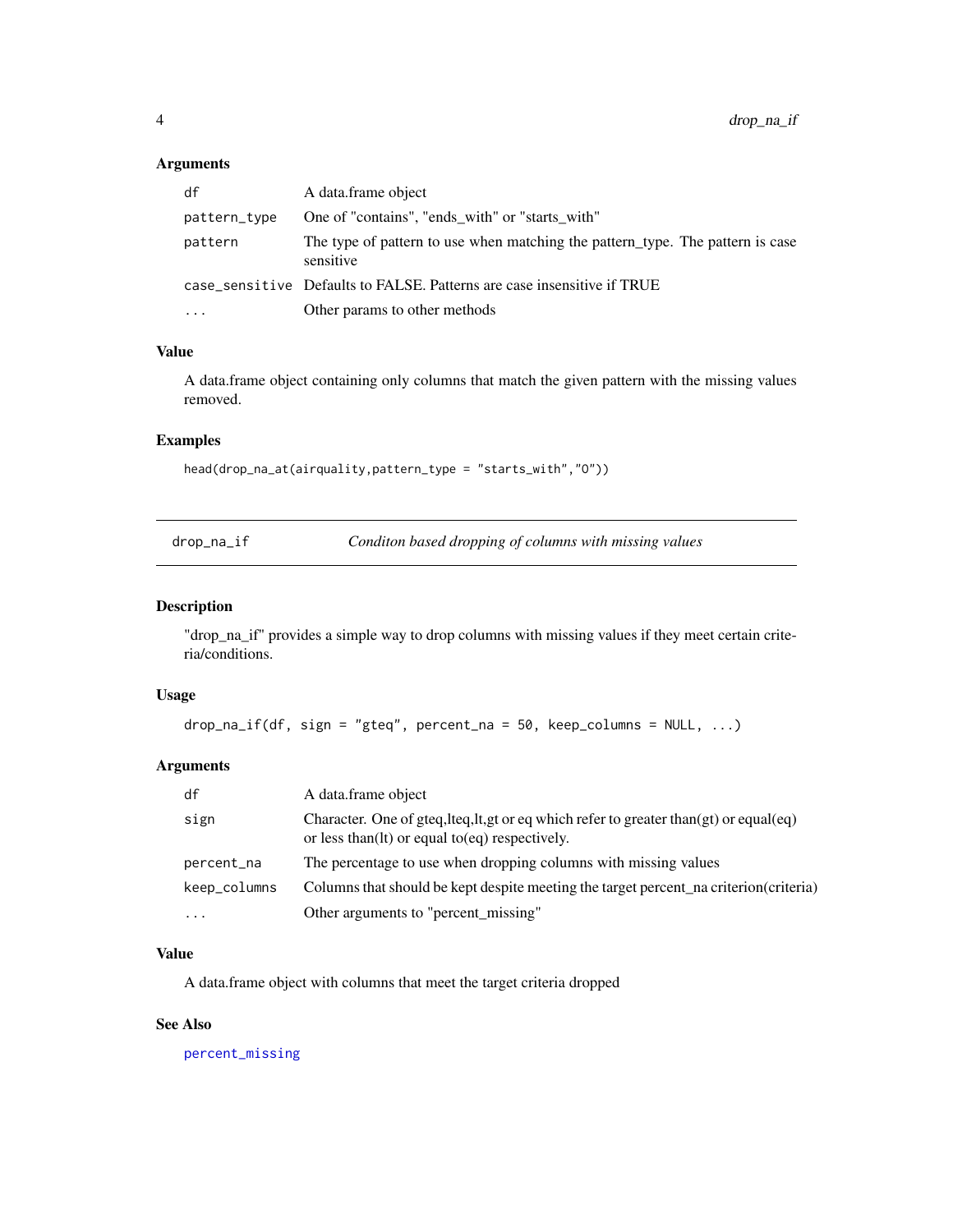<span id="page-4-0"></span>get\_na\_counts 5

#### Examples

```
head(drop_na_if(airquality, percent_na = 24))
#drop columns that have less tan or equal to 4%
head(drop_na_if(airquality,sign="lteq", percent_na = 4))
# Drop all except with greater than oe equal to 4% missing but keep Ozone
head(drop_na_if(airquality, sign="gteq",percent_na = 4, keep_columns = "Ozone"))
```
<span id="page-4-1"></span>

```
get_na_counts Add columnwise/groupwise counts of missing values
```
#### Description

This function takes a 'data.frame' object as an input and returns the corresponding 'NA' counts. 'NA' refers to R's builtin missing data holder.

#### Usage

get\_na\_counts(x, grouping\_cols = NULL)

#### Arguments

x A valid R 'object' for which 'na\_counts' are needed.

grouping\_cols A character vector. If supplied, one can provide the columns by which to group the data.

#### Value

An object of the same type as 'x' showing the respective number of missing values. If grouped is set to 'TRUE', the results are returned by group.

```
get_na_counts(airquality)
# Grouped counts
test <- data.frame(Subject = c("A","A","B","B"), res = c(NA,1,2,3),
ID = c("1", "1", "2", "2")get_na_counts(test,grouping_cols =
                        c("ID", "Subject"))
```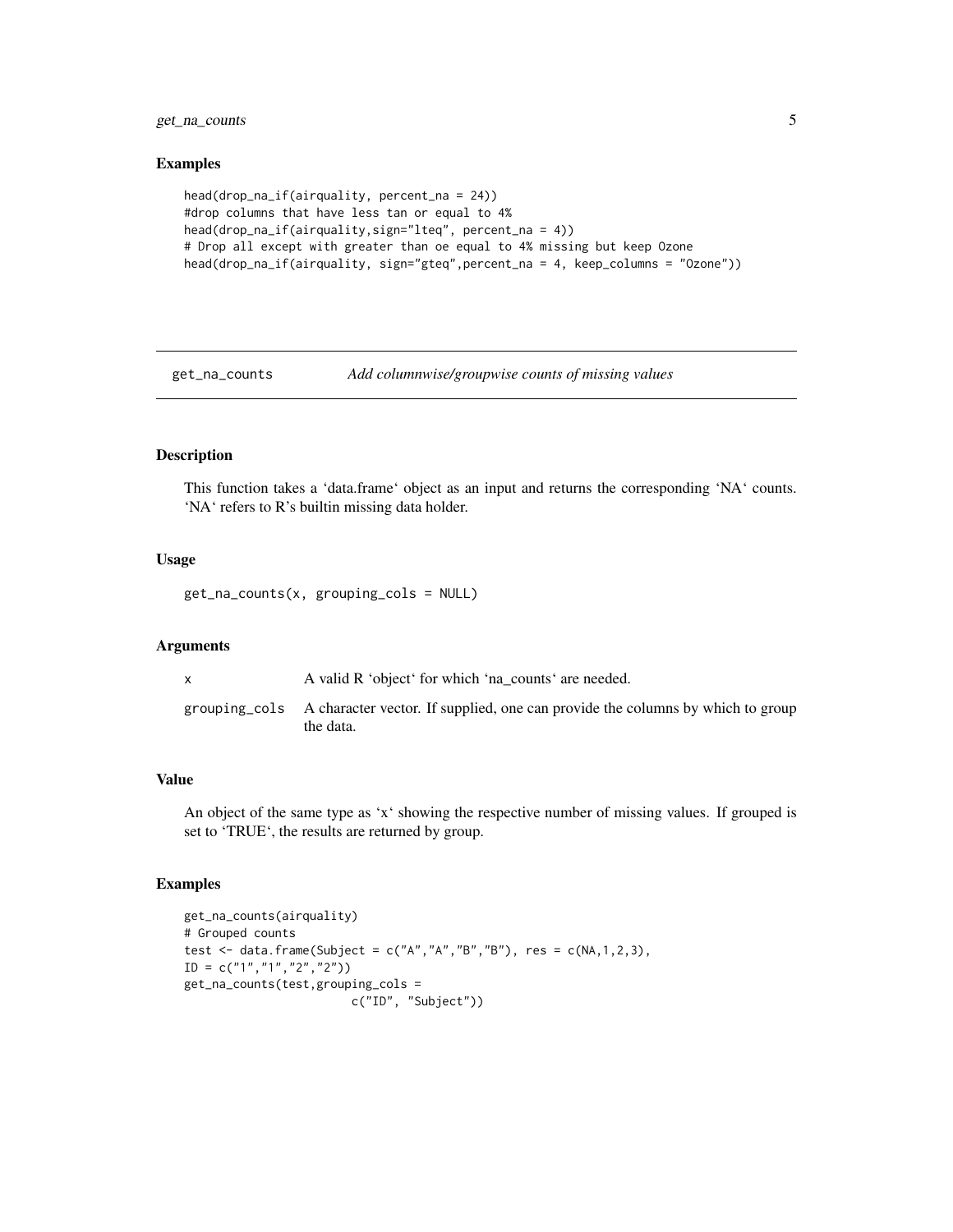<span id="page-5-0"></span>

An all-in-one missingness report

#### Usage

```
na_summary(df, grouping_cols = NULL, sort_by = NULL, descending = FALSE, ...)
```
#### Arguments

| df            | A valid R 'object' for which the percentage of missing values is required.                                   |
|---------------|--------------------------------------------------------------------------------------------------------------|
| grouping_cols | A character vector. If supplied, one can provide the columns by which to group<br>the data.                  |
| sort_by       | One of counts or percents. This determines whether the results are sorted by<br>counts or percentages.       |
| descending    | Logical. Should missing values be sorted in decreasing order ie largest to small-<br>est? Defaults to FALSE. |
| $\ddotsc$     | Arguments to other functions                                                                                 |

#### Examples

```
na_summary(airquality)
# grouping
test2 <- data.frame(ID= c("A","A","B","A","B"),Vals = c(rep(NA,4),"No"),
ID2 = c("E","E","D","E","D"))
na_summary(test2,grouping_cols = c("ID","ID2"))
# sort summary
na_summary(airquality,sort_by = "percent_missing",descending = TRUE)
na_summary(airquality,sort_by = "percent_complete")
```
<span id="page-5-1"></span>percent\_missing *Columnwise missingness percentages*

#### Description

A convenient way to obtain percent missingness columnwise.

#### Usage

```
percent_missing(df, grouping_cols = NULL, exclude_cols = NULL)
```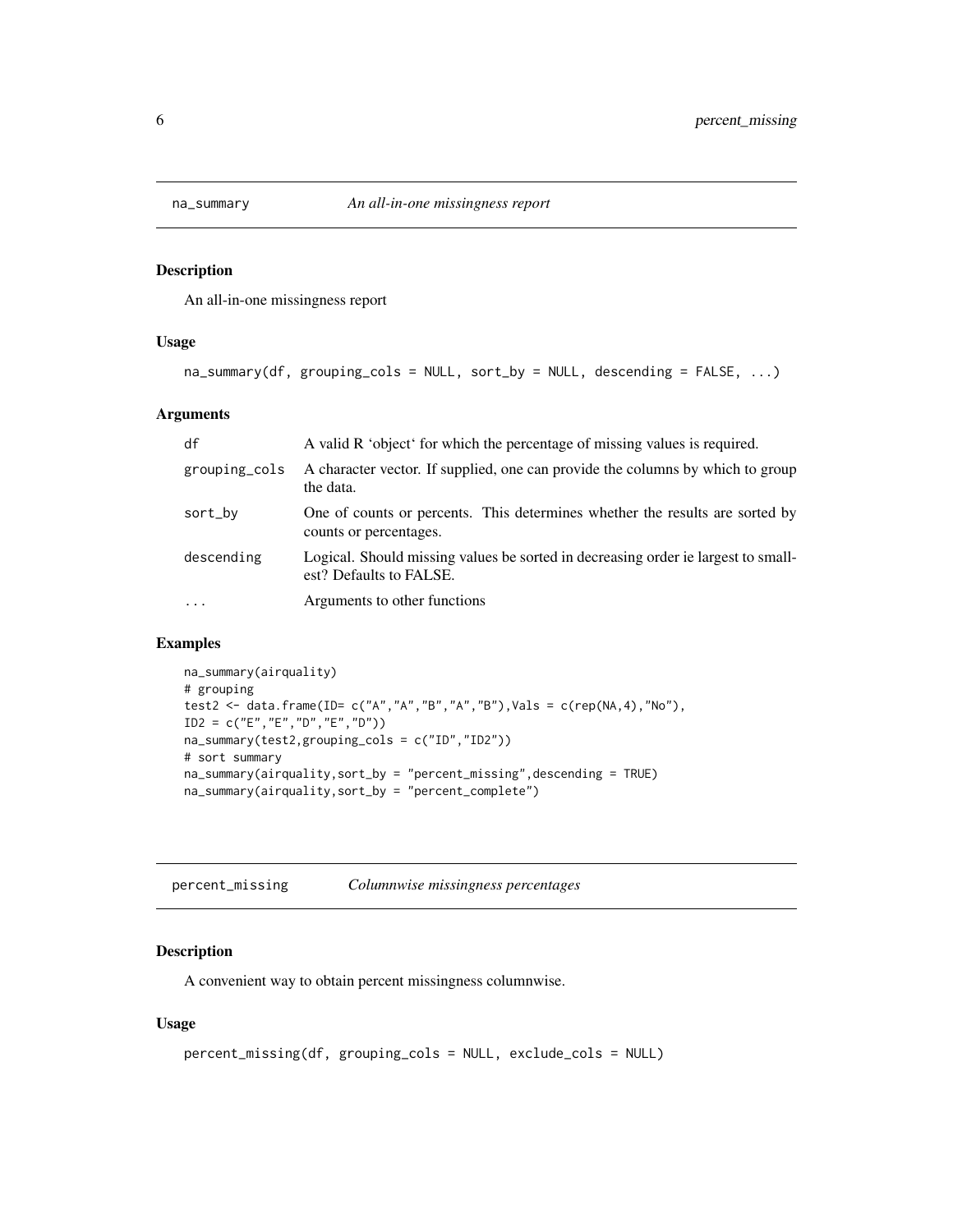#### <span id="page-6-0"></span>recode\_as\_na 7

#### Arguments

| df           | A valid R 'object' for which the percentage of missing values is required.                                |
|--------------|-----------------------------------------------------------------------------------------------------------|
|              | grouping cols A character vector. If supplied, one can provide the columns by which to group<br>the data. |
| exclude cols | A character vector indicating columns to exclude when returning results.                                  |

#### Value

An object of the same class as x showing the percentage of missing values.

#### Examples

```
test <- data.frame(ID= c("A","B","A","B","A","B","A"), Vals = c(NA,25,34,NA,67,NA,45))
percent_missing(test,grouping_cols = "ID")
percent_missing(airquality)
percent_missing(airquality,exclude_cols = c("Day","Temp"))
```
recode\_as\_na *Recode a value as NA*

#### Description

This provides a convenient way to convert a number/value that should indeed be an "NA" to "NA". In otherwords, it converts a value to R's recognized NA.

#### Usage

```
recode_as_na(
 df,
 value = NULL,
 subset_cols = NULL,
 pattern_type = NULL,
 pattern = NULL,
 case_sensitive = FALSE,
  ...
)
```
#### Arguments

| df           | A data frame object for which recoding is to be done.                                         |
|--------------|-----------------------------------------------------------------------------------------------|
| value        | The value to convert to 'NA'. We can for instance change "n/a" to 'NA' or any<br>other value. |
| subset_cols  | An optional character vector to define columns for which changes are required.                |
| pattern_type | One of contains', 'starts with' or 'ends with'.                                               |
| pattern      | A character pattern to match                                                                  |
|              | case_sensitive Defaults to FALSE. Patterns are case insensitive if TRUE                       |
|              | Other arguments to other functions                                                            |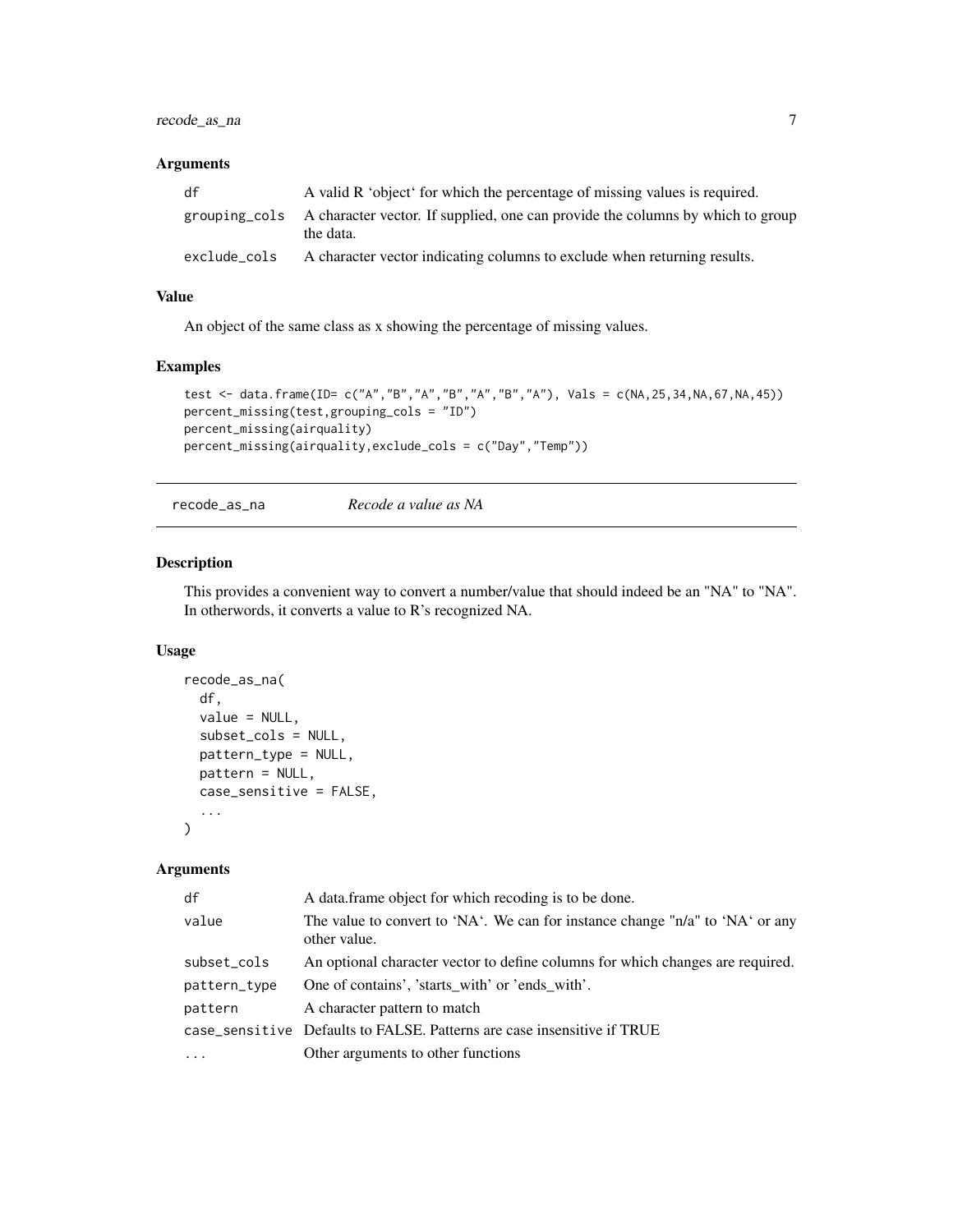#### <span id="page-7-0"></span>Value

An object of the same class as x with values changed to 'NA'.

#### Examples

```
head(recode_as_na(airquality,value=c(67,118),pattern_type="starts_with",pattern="S|O"))
head(recode_as_na(airquality,value=c(41),pattern_type="ends_with",pattern="e"))
head(recode_as_na(airquality, value=41,subset_cols="Ozone"))
```
recode\_as\_na\_for *Recode Values as NA if they meet defined criteria*

#### Description

Recode Values as NA if they meet defined criteria

#### Usage

```
recode_as_na_for(df, criteria = "gt", value = 0, subset_cols = NULL)
```
#### Arguments

| df          | A data frame object to manipulate                                                                                  |
|-------------|--------------------------------------------------------------------------------------------------------------------|
| criteria    | One of gt, gteq, lt, lteq to define greater than, greater than or equal to, less than or<br>less than or equal to. |
| value       | The value to convert to 'NA'. We can for instance change " $n/a$ " to 'NA' or any<br>other value.                  |
| subset_cols | An optional character vector for columns to manipulate.                                                            |

#### Value

A data.frame object with the required changes.

```
recode_as_na_for(airquality,value=36, criteria = "gteq",
subset_cols = c("Ozone","Solar.R"))
```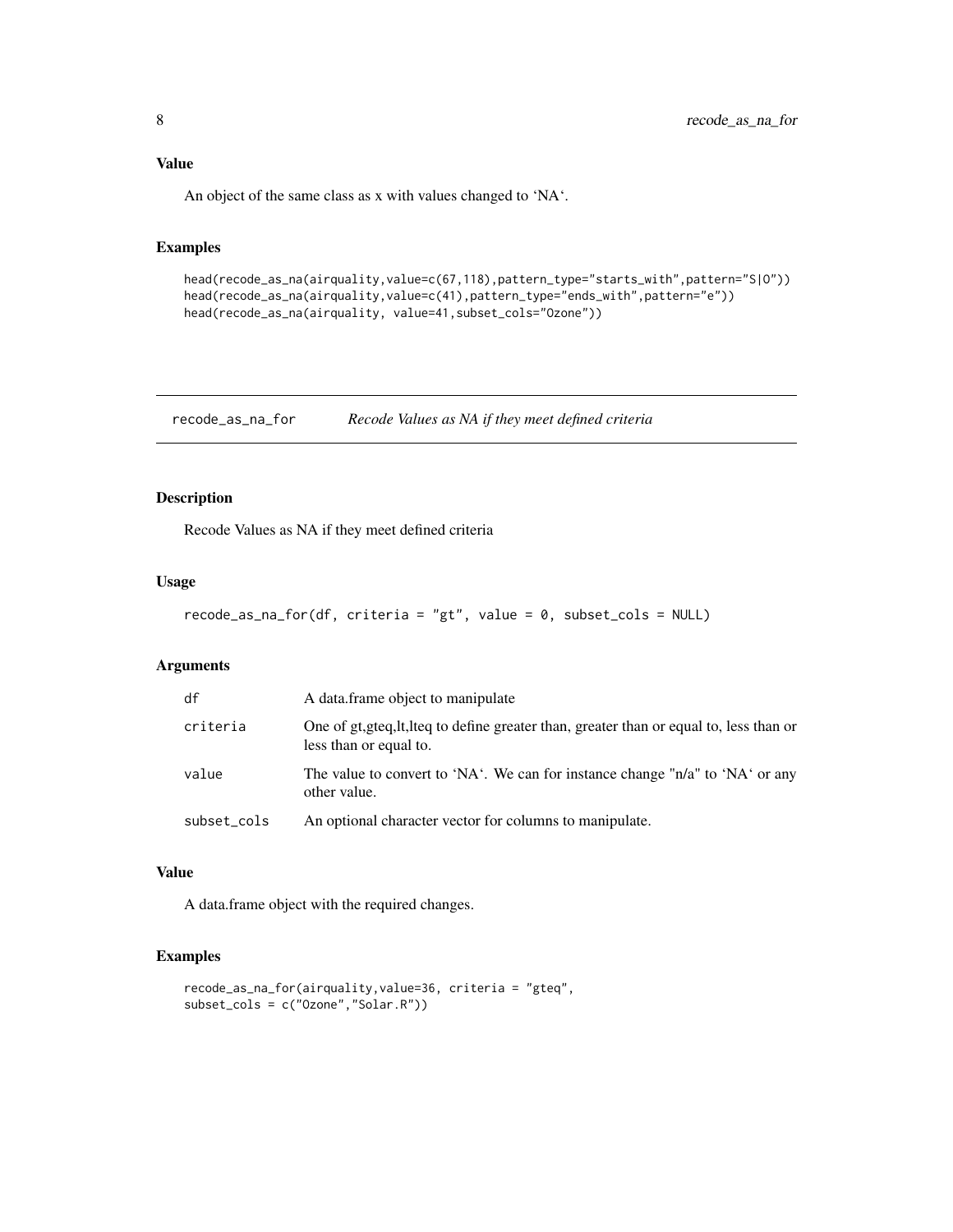<span id="page-8-0"></span>

This provides a convenient way to recode "NA" as another value for instance "NaN", "n/a" or any other value a user wishes to use.

#### Usage

```
recode_na_as(
  df,
  value = 0.
  subset_cols = NULL,
 pattern_type = NULL,
 pattern = NULL,
 case_sensitive = FALSE,
  ...
)
```
#### Arguments

| df           | A data frame object for which recoding is to be done.                                         |
|--------------|-----------------------------------------------------------------------------------------------|
| value        | The value to convert to 'NA'. We can for instance change "n/a" to 'NA' or any<br>other value. |
| subset_cols  | An optional character vector to define columns for which changes are required.                |
| pattern_type | One of contains', 'starts with' or 'ends with'.                                               |
| pattern      | A character pattern to match                                                                  |
|              | case_sensitive Defaults to FALSE. Patterns are case insensitive if TRUE                       |
|              | Other arguments to other functions                                                            |

#### Value

An object of the same type as x with NAs replaced with the desired value.

```
head(recode_na_as(airquality, "n/a"))
head(recode_na_as(airquality, subset_cols = "Ozone", value = "N/A"))
head(recode_na_as(airquality, value=0, pattern_type="starts_with",pattern="Solar"))
```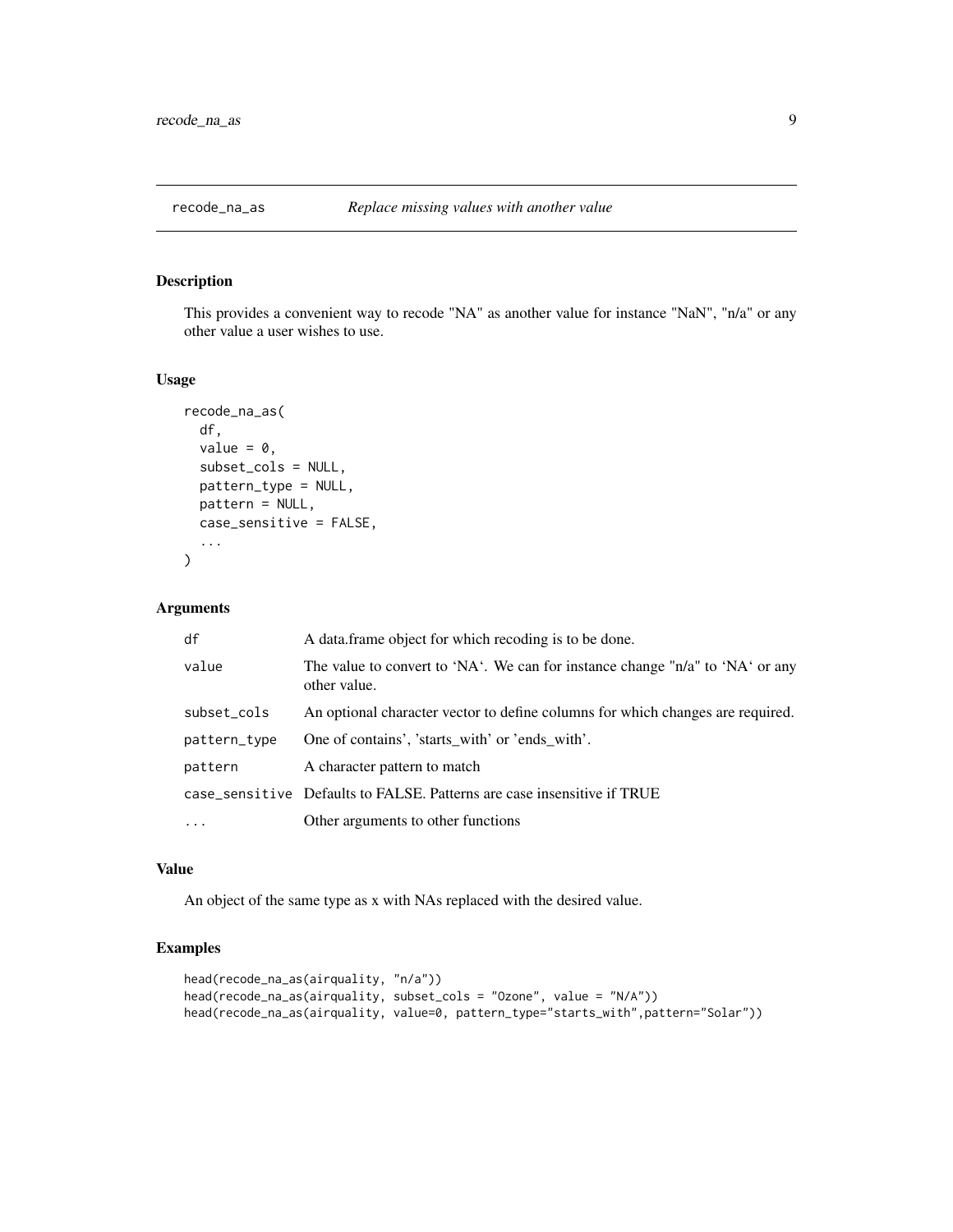<span id="page-9-0"></span>

Recode NA as another value with some conditions

#### Usage

```
recode_na_if(df, grouping_cols = NULL, target_groups = NULL, replacement = 0)
```
#### Arguments

| df            | A data frame object with missing values                                                  |
|---------------|------------------------------------------------------------------------------------------|
|               | grouping cols Character columns to use for grouping the data                             |
| target_groups | Character Recode NA as if and only if the grouping column is in this vector of<br>values |
| replacement   | Values to use to replace NAs for IDs that meet the requirements. Defaults to 0.          |

#### Examples

```
some_data <- data.frame(ID=c("A1","A2","A3", "A4"),
A = c(5, NA, 0, 8), B = c(10, 0, 0, 1), C = c(1, NA, NA, 25))# Replace NAs with 0s only for IDs in A2 and A3
recode_na_if(some_data,"ID",c("A2","A3"),replacement=0)
```
sort\_by\_missingness *Sort Variables according to missingness*

#### Description

Provides a useful way to sort the variables(columns) according to their missingness.

#### Usage

```
sort_by_missingness(x, sort_by = "counts", descending = FALSE, ...)
```
#### Arguments

| <b>X</b>   | A valid R 'object' for which 'na_counts' are needed.                                                         |
|------------|--------------------------------------------------------------------------------------------------------------|
| sort_by    | One of counts or percents. This determines whether the results are sorted by<br>counts or percentages.       |
| descending | Logical. Should missing values be sorted in decreasing order ie largest to small-<br>est? Defaults to FALSE. |
| $\cdots$   | Other arguments to specific functions. See "See also below"                                                  |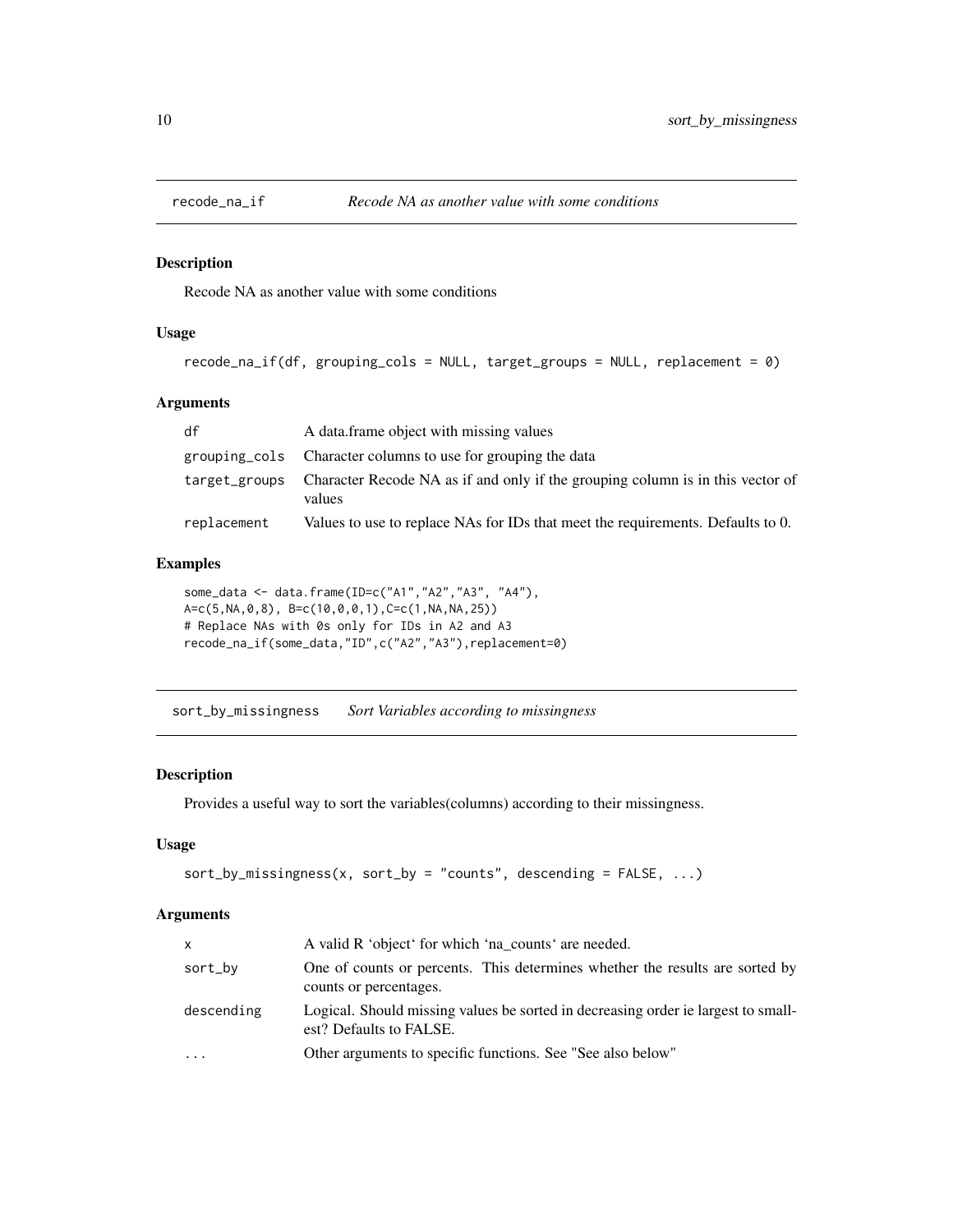#### <span id="page-10-0"></span>Value

A 'data.frame' object sorted by number/percentage of missing values

#### See Also

[get\\_na\\_counts](#page-4-1) [percent\\_missing](#page-5-1)

```
sort_by_missingness(airquality, sort_by = "counts")
# sort by percents
sort_by_missingness(airquality, sort_by="percents")
# descending order
sort_by_missingness(airquality, descend = TRUE)
```